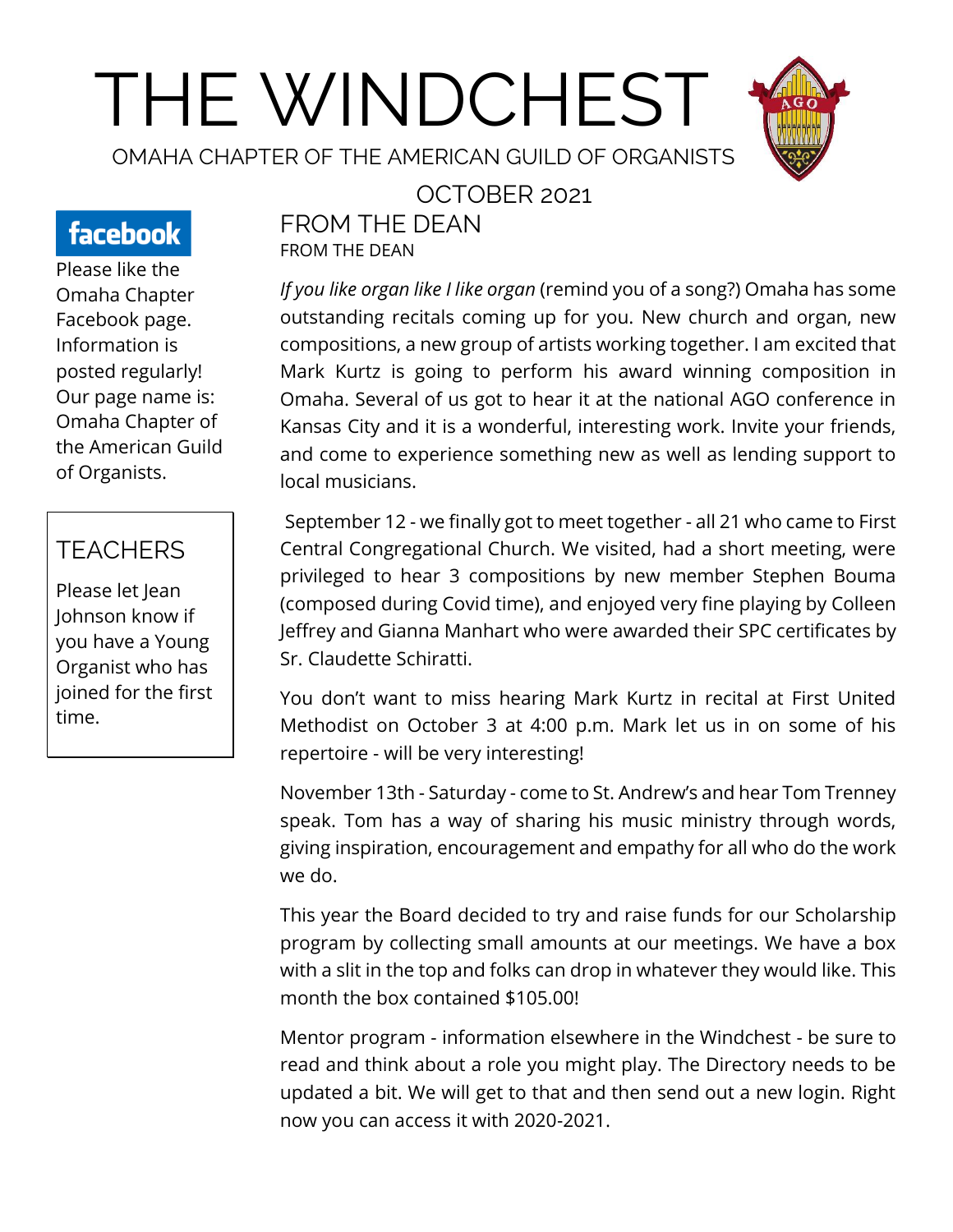## FREE MEMBERSHIP

The AGO National Council is committed to membership recruitment, retention, and growth within our organization. During the Year of the Young Organist, July 1, 2021–June 30, 2022, any individual under the age of 30 can become a member or renew her/his membership for free as part of this program. Events and new initiatives will be held throughout the year.

The chapter is looking at new ways of communicating with our younger members, realizing they might not necessarily read this. If you agree with this and are able to help, please let someone on the Board know.

I hope everyone is healthy and leading your congregations with a joyful song.

Blessings and peace,

Jean Johnson

402-670-8177 [jean.johnson.8@cox.net](mailto:jean.johnson.8@cox.net)

## OCTOBER MEMBER RECITAL

Our chapter proudly presents our member . . .

MARK KURTZ, in recital

First United Methodist Church, 7020 Cass St.

Sunday, October 3, 2021

4:00 p.m.

Mark's program features his AGO award winning

composition, "Re-formations (after Bach)," which

he had performed at the 2018 Kansas City AGO

convention. Mark is including some of his other

compositions, as well as some favorite organ

classics.

Consider asking some of your non-AGO member acquaintances to join you in attending this event.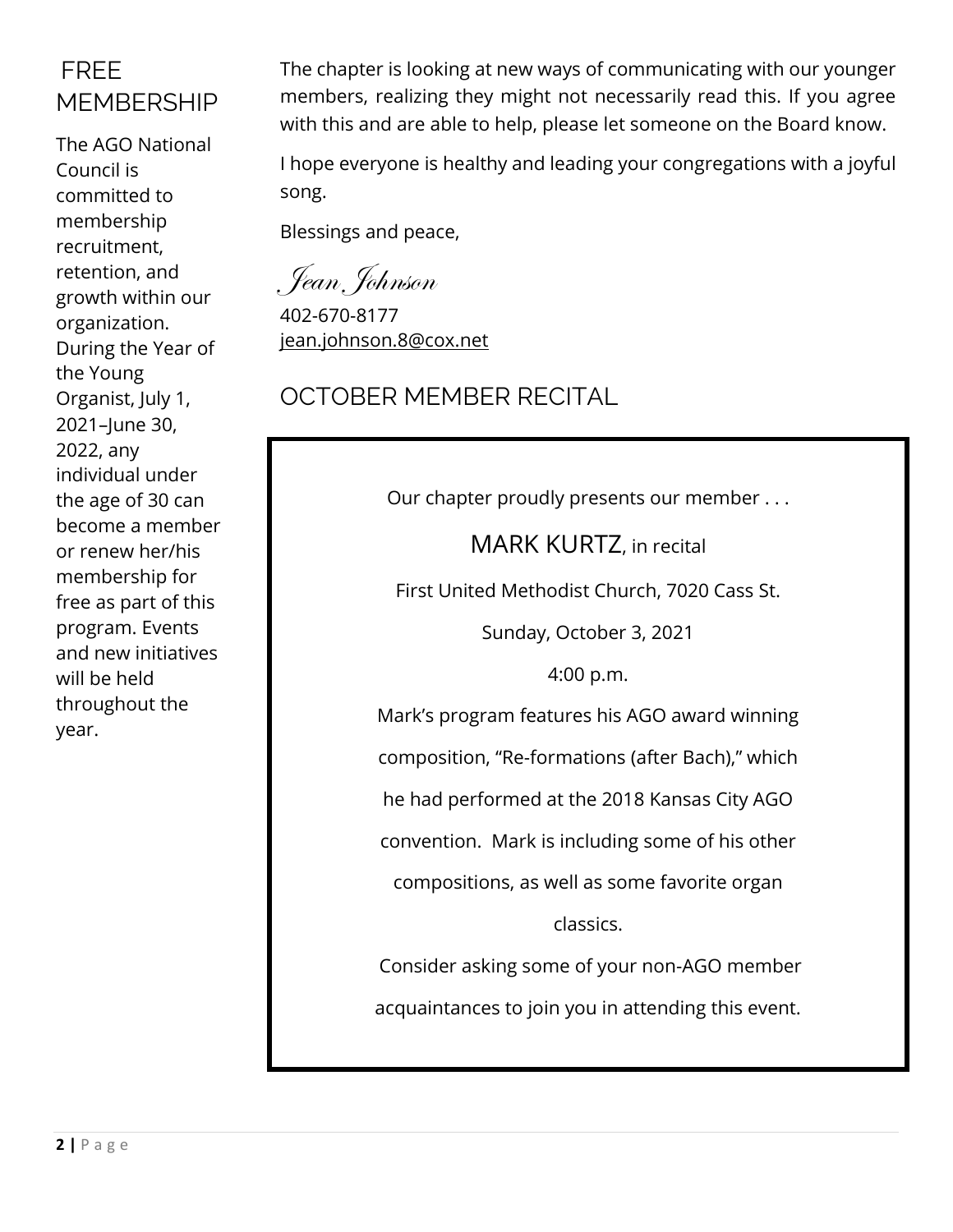## 2021-2022 OMAHA AGO EVENTS

Omaha AGO Chapter events are posted on the chapter website at [www.omahaago.or](http://www.omahaago.org/) [g.](http://www.omahaago.org/) The next upcoming event will be on the home page and all of the season events are listed under the "Events" page.

## DONATIONS

To raise funds for our Scholarship Fund, we are asking for donations when we meet. It is one way we can all support our fellow young organists.

# OCTOBER MEMBER RECITAL

THE OMAHA **CHAPTER OF THE AMERICAN GUILD** OF ORGANISTS **PRESENTS** 

# "Before & After: The Art of Variation"

Composer and Organist Mark Kurtz in Recital. Original compositions will include "Re-Formations (after Bach)," winner of the 2018 AGO/Marilyn Mason Award in Organ Composition.

# Oct. 3, 2021  $4:00$  pm

**FUMC Omaha** 7020 Cass Street Omaha, NE 68132

American Guild of **ORGANISTS** 



## HALLOWEEN ORGAN CONCERT

Sunday, October 31st at 4pm Countryside Community Church 13130 Faith Plaza, on the Tri-Faith Commons

Please join us for a Halloween concert ranging from Bach and Boëllmann to music from the film Interstellar and a Covid-19 fugue.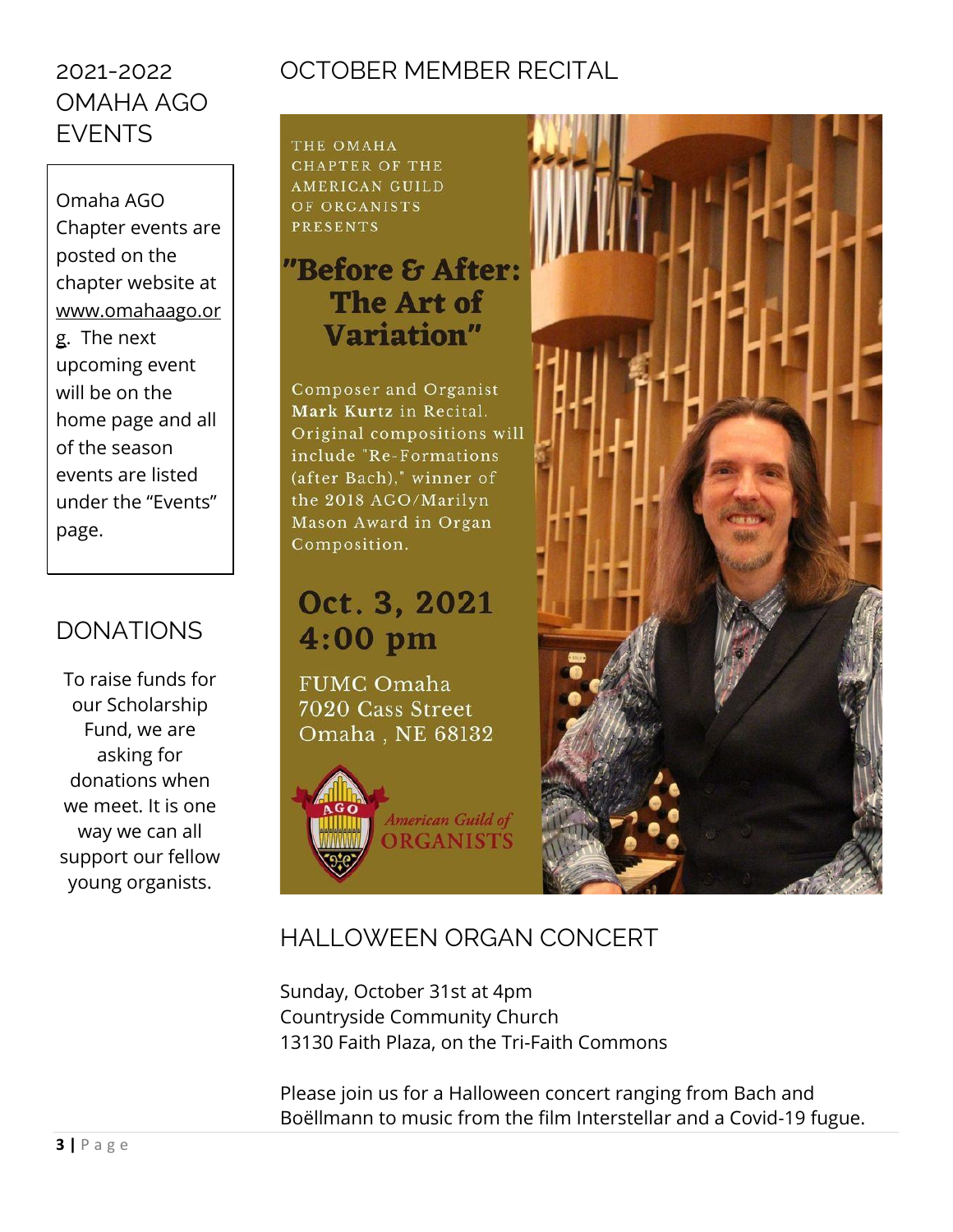#### OMAHA CHAPTER AGO BUDGET 2021-2022

| <b>POSITION</b>                           | \$1,250                | Programs                    |
|-------------------------------------------|------------------------|-----------------------------|
| <b>First Lutheran</b><br>Church, Fremont, | 450                    | Hospitality                 |
| <b>Ne</b><br>Temporary                    | 250                    | <b>Technical Assistance</b> |
|                                           | 400                    | <b>AGO Annual Fund</b>      |
| Keyboardist/Organ<br>ist                  | 300                    | Miscellaneous               |
| Church is currently                       | \$2,650                | Total                       |
| being remodeled                           |                        | <b>Financial Report</b>     |
| and expected<br>completion in             | <b>General Funds</b>   | \$11,857                    |
| about 5 weeks.                            | Scholarship Funds      | \$1,200                     |
| Services are<br>currently being           | <b>POE Educational</b> | \$2,696                     |
| held in the Church<br>Parish Hall (       | <b>Special Events</b>  | \$2,115                     |

#### CERTIFICATION INFORMATION

Deadlines for taking AGO Certification exams:

- Service Playing deadline: between September 1, 2021, and February 1, 2022
- Colleague deadline: September 15, 2021 for November 12 exam; December 1, 2021 for May 13 exam.
- Associate, Fellow and Choir Master deadline: April 1, 2022, for June 1, 2, 3 exams

Check out Achievement Awards, free and administered by local chapter under The New Organist Tab of the [agohq.org](http://agohq.org/) website. Whether you take them with a mentor or pursue them for personal, professional development, they will assist your musical skills.

If you have questions about Certification or Achievement Awards contact: Sr. Claudette Schiratti, [cschiratti1@gmail.com](mailto:cschiratti1@gmail.com)

AM and 8:45 AM (\$125 per service) The church will be looking to fill the position permanently, sometime in the Spring 2022.

keyboard/piano). When services

return to the Nave (electronic organ), an organist will be needed. Services are: Sundays, 7:45

OPEN

Rev Ernesto Medina, [ErnestoM@flcfrem](mailto:ErnestoM@flcfremont.org) [ont.org](mailto:ErnestoM@flcfremont.org) + Phone 402-541-9454 (cell)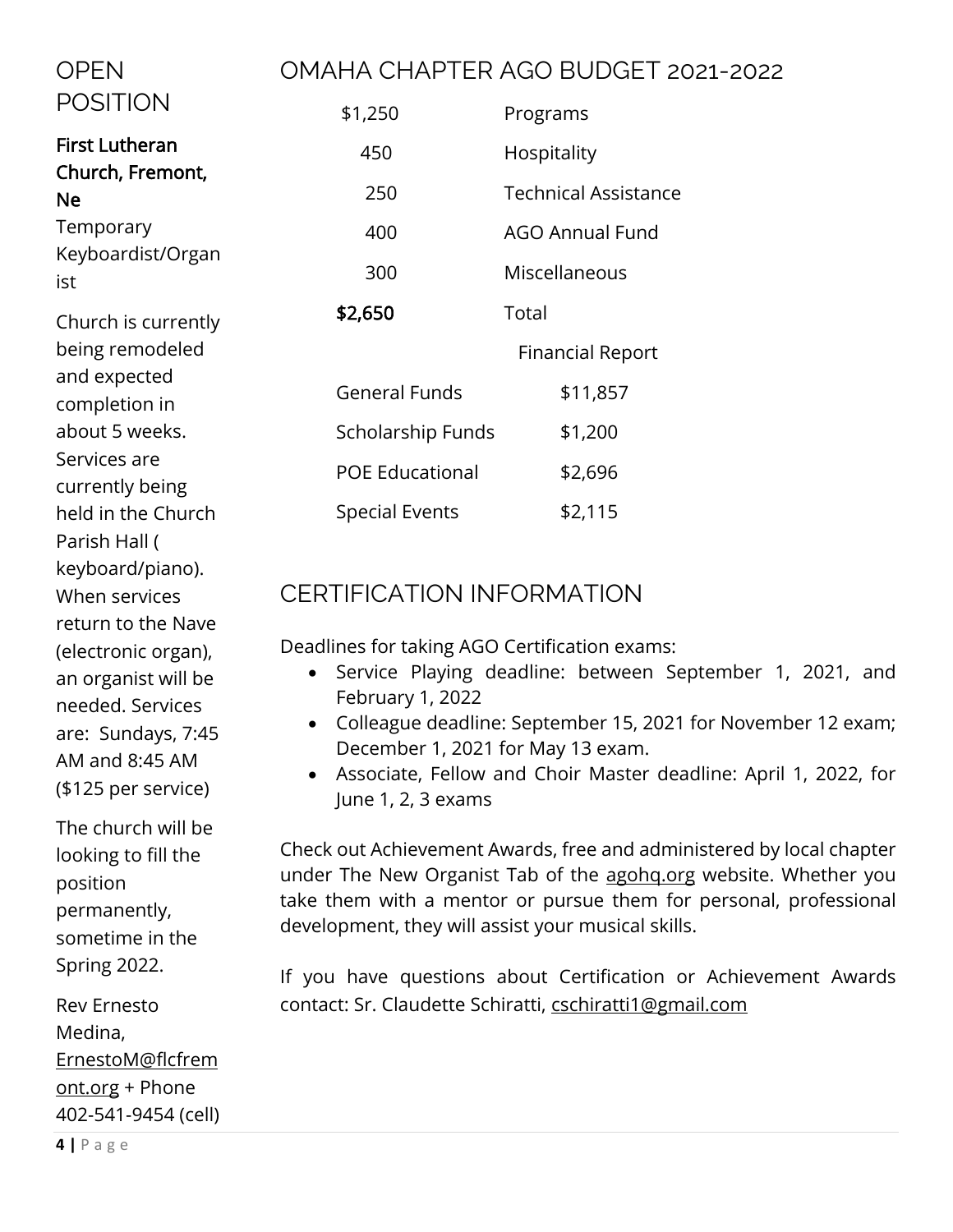

#### Don't be scammed!

Scammers have been trying to take advantage of AGO members with bogus emails regarding the purchase of gift cards, a free baby grand piano, payment schemes for weddings, organ lessons for international students, and convention mailing lists. Be vigilant if you receive any email that asks you to spend money or send someone a check. Scammers ALWAYS try to separate you from your money. Don't fall for these scams.

## AGO NATIONAL CONVENTION



## RONALD G. POGORZELSKI–LESTER D. YANKEE MEMORIAL SCHOLARSHIPS

The AGO will award two scholarships (\$15,000 each) for the 2022–2023 academic year. One scholarship will be awarded to an entering college freshman and one to a college student currently enrolled at either the freshman, sophomore, or junior level. The online application period is January 1–February 15, 2022. Applicants must have already completed a FAFSA application for the 2022–2023 academic year. To learn more: [https://www.agohq.org/education/pogorzelski-yankee-memorial](https://www.agohq.org/education/pogorzelski-yankee-memorial-scholarships/)[scholarships/](https://www.agohq.org/education/pogorzelski-yankee-memorial-scholarships/)

#### NEW MEMBER!

Bouma, Stephen 402-431-3329 5123 Decatur, Omaha NE 68104 [music@firstcentral.org](mailto:music@firstcentral.org) Organist, First Central Congregational Church, Omaha, NE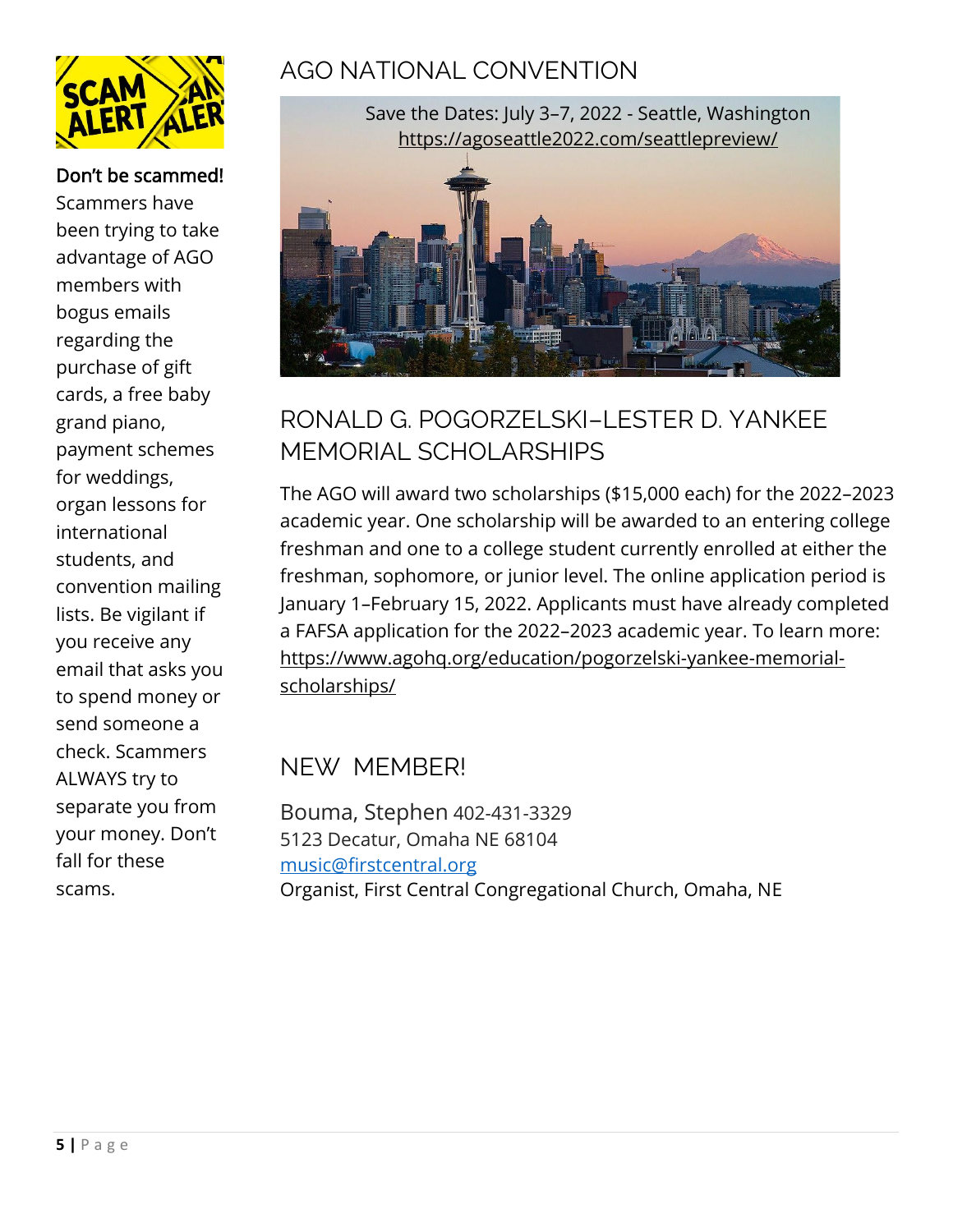## **DONATIONS**

To raise funds for our Scholarship Fund, we are asking for donations when we meet. It is one way we can all support our fellow young organists.

## RETIREMENT RECPTION

Sally Hodges has retired as organist at St Augustine of Canterbury Episcopal Church in Elkhorn.

A reception in her honor will be held at St. Augustine of **Canterbury** Episcopal Church on Sunday, November 14, 2021, at 11:30 a.m. All AGO Members and Friends are welcome! A choral anthem commissioned in Sally's honor will be sung by their choir at the 10:30 a.m. worship service.

## OMAHA CHAPTER AGO YOUNG ORGANISTS (AGOYO) MENTOR PROGRAM

Any AGO member between the ages of 19 and 30 is considered an AGOYO

Purpose of the Program

- To provide at least a one year AGO membership for Young **Organists**
- To encourage AGO Young Organists to become further involved in the organ community
- To help AGO Young Organists see the benefits of membership and certification
- To encourage relationships among mature AGO members and AGO Young Organists

A Chapter Coordinator will contact all Omaha Chapter Young Organists to encourage and determine participation in this program. The Coordinator will then work to coordinate an appropriate relationship between mentors and Young Organists.

Mentors are members of the Omaha Chapter AGO who have agreed to the following:

- To contribute through the national office a membership for at least one year (\$50)
- To be in contact with the Young Organist during the year to offer encouragement
- To meet with organist at least two times to further support involvement in the organ community

Relationships may be renewed on an annual basis.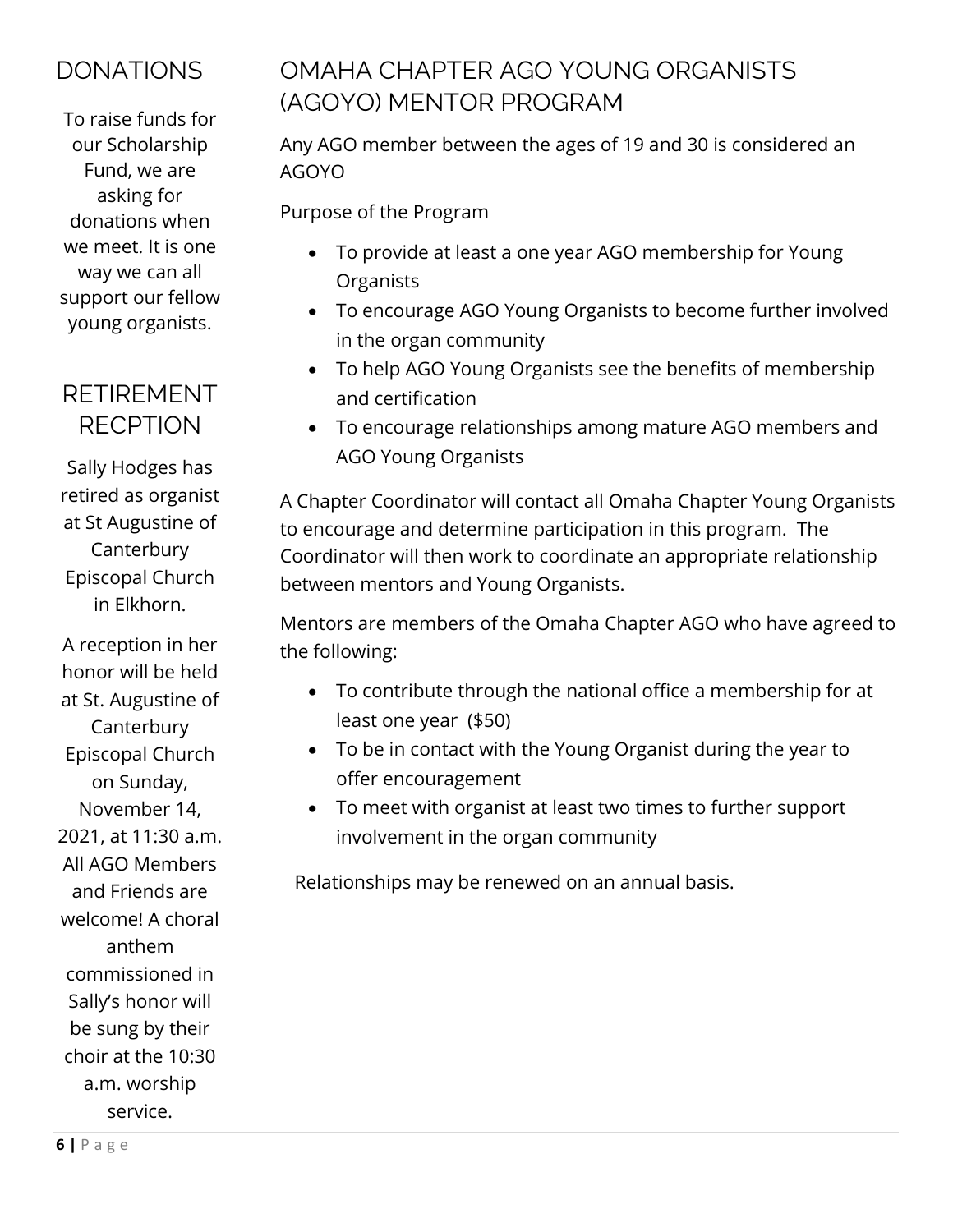## BEAUTY AND HOPE **CONCERTS**

Marie Rubis Bauer will continue the Beauty and Hope concerts at St. Cecilia Cathedral post-pandemic on the first Friday of each month. Programs will also be presented on selected first Friday evenings.

## NFW/ MAILING ADDRESS!

The Omaha Chapter of The American Guild of Organists has a new mailing address: PO Box 45062, Omaha, NE 68145. Especially as we organize a Pipe Organ Encounter, it is important that sometimes sensitive personal information be sent to a secure location!



**OMAHA CHAPTER** AMERICAN GUILD OF ORGANISTS

November 13, 2021 - 10:00 a.m. Presentation by Tom Trenney, Lincoln Ne St. Andrew's Episcopal Church 925 South 84th St, Omaha, NE



Coming in November . . .

A not-to-be missed presentation by Tom Trenney.

Saturday, November 13, 10:00 a.m.

St. Andrew's Episcopal Church, 925 S. 84<sup>th</sup> St.

As life begins to approach "normalcy" in Nebraska, we all can profit by an inspirational pep talk, as only Tom can give. Tom serves at First Plymouth in Lincoln and is active in the Abendmusik program as well.

## BEDIENT PIPE ORGAN COMPANY

The Bedient Pipe Organ Company has completed the restoration of a pipe organ at St. Paul Lutheran Church in Malcolm, NE. The organ was built in 1905 by the Vogelpohl & Späth company of New Ulm, Minnesota. It was originally installed at Immanuel Lutheran Church in Minneapolis. That congregation built a new sanctuary in 1920 and traded this organ in for a new and larger instrument from the same firm. When St. Paul completed their church building in 1921, this organ was available and ready to deliver. It was installed in July of that year.

In the 1960s, it was decided that the elaborately stenciled pipes were a distraction from worship so they were painted black. Plywood paneling, also painted black, was installed to cover the oak case. In the 1980s, they realized this was a mistake and the facade pipes were repainted as you see them today. The oak casework was also revealed and refinished.

In celebration of their 100th anniversary, the congregation decided to have the organ restored. New stained-glass windows were also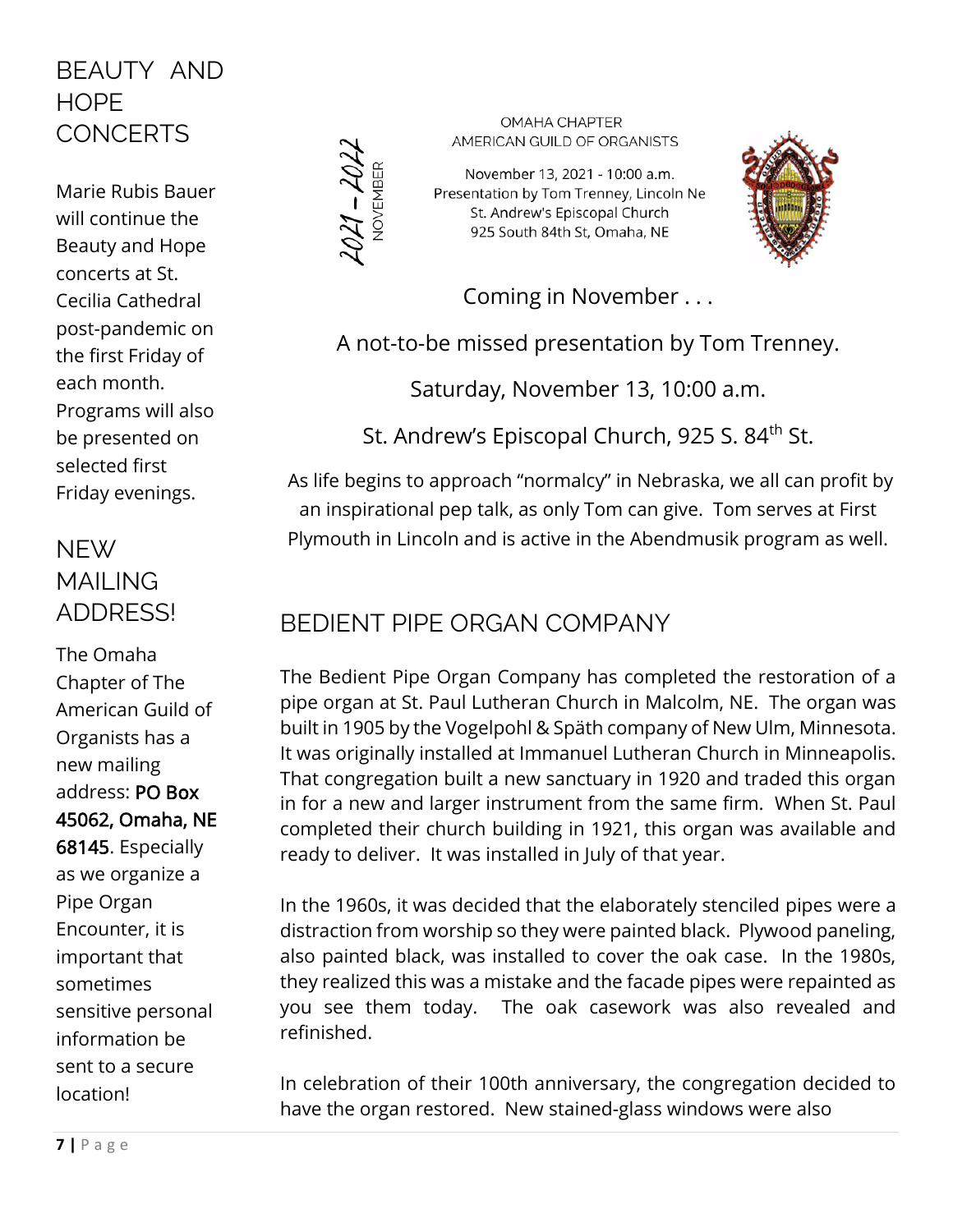commissioned to replace the old, colored plexiglass panels. The organ restoration work was comprehensive. The Swell was nearly unplayable due to numerous cracks in the windchest table. The Great was not much better. Notes would "bleed through" between one another. Wind loss was so great that all stops sounded muted and colorless. It was nearly impossible to tune. A new wind chest table of marine-grade mahogany plywood will give many decades of trouble-free service. The leaking wind reservoir was releathered and gaskets were replaced throughout the organ. The entire key action was cleaned, re-bushed, and regulated. Stopped wooden pipes were releathered and all the pipe work was cleaned and dents were removed. Other components were repaired or replicated as necessary.

The action is now light and responsive. There is no longer the constant hiss of wind leaks. Most importantly, the pipes all speak with clarity and richness that hasn't been heard in decades. Everyone on the Bedient crew is delighted to know that this organ will be faithfully serving this congregation for generations to come! More information and a stop list can be found on the Organ Historical Society Website: <https://www.pipeorgandatabase.org/organ/69161>

A dedication recital will be scheduled at a later date.



Timothy Pobanz (SPC) adjusts the tubing leading to the facade pipes Ryan Luckey planes the lower side of the windchest grid Completed installation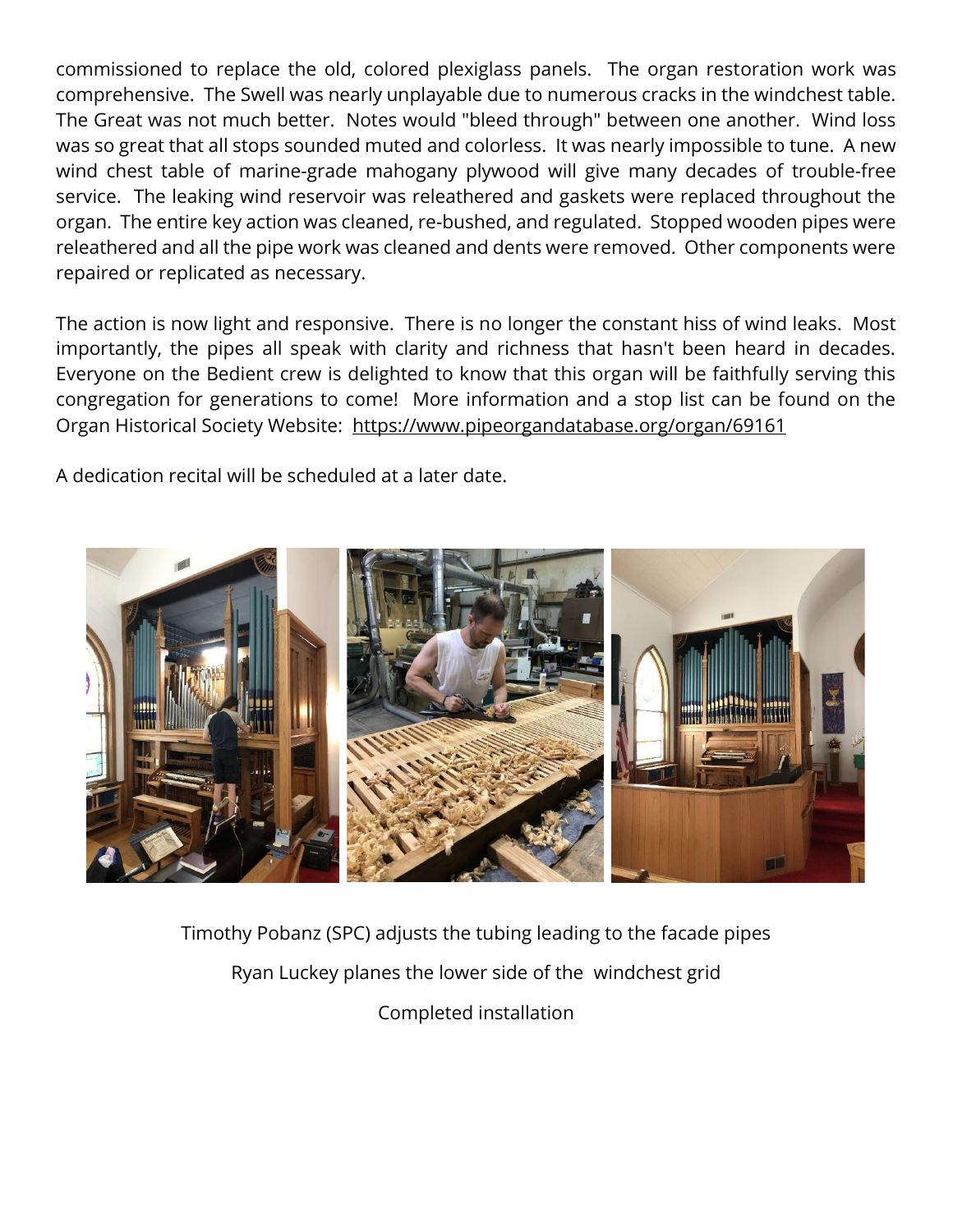## ABENDMUSIK SEASON SCHEDULE

Sunday, November 7, 2021, at 4:00 FREE ADMISSION The Jason Max Ferdinand Singers Sponsored by Matthew and Ann Finkner and the Lincoln Community Foundation's Give to Lincoln Day *Non-profit partner The Malone Center*

The JMF Singers are a true phenomenon in choral music, recognized since their online debut in March 2021. These talented singers breathe life into music of BIPOC composers that will move us forward in our lives and times. America's hottest new professional choir makes its Midwest debut! SNEAK PREVIEW: [https://www.youtube.com/watch?v=\\_Lhttpspi\\_WusRJA](https://r20.rs6.net/tn.jsp?f=001njnW5SeWdURF3qFRjncXPeN4xVPBEXNBZP-LFIM1qeFqmNdcEfYYXWFa0bJsSXQatqXZPNtsj6TGq-VbXJ4JYzGggIfiwdN1XYDcx-8OzRsKmUi3s5CQwUEUcWPxW5TuvAQ76rUbpJFOZxwXhE3-yM933EWpUOzdSvjzC_dwjoo7-CCahDKVyarS8pqr50SxI4YJBBgtnnQIapCSpT60hyL1eLISCQSwB9rbRf7h9fKt7QjZO5MEZQ==&c=mt2PL8c765EMvCHvEC3cTOM4j-neEPia2iVMeMpX7wKeNVOIGNtwIA==&ch=FesH4U439ie9tXIJ3OPox6ukJ83hIBNRCJXNm9dVdI4lmSKEi3JgWg==)

Sunday, November 28, 2021, at 4:00 p.m. FREE ADMISSION Handel's Messiah Community Sing sponsored by Susan Sehnert Stuart *Non-profit partner People's City Mission* 

Hallelujah! Come one, come all: Raise your voice and join with professional soloists at Lincoln's annual community sing of George Frideric Handel's monumental masterpiece, *Messiah.* Scores will be available to borrow or to purchase if you do not have your own.

Sunday, December 12, 2021, at 4:00 (in person only) and 7:00 p.m. (in person and streamed) With the Angels, Let Us Sing! FREE ADMISSION Sponsored by Lorraine Lau, Linda Schwartzkopf and Mike Fultz

*Music is well said to be the speech of angels. Thomas Carlyle*

Take a deep breath, and feel the *real* meaning of Christmas. The Plymouth Choir, Plymouth Ringers, and Abendmusik Chamber Orchestra with the angelic host proclaim, "Christ is born in Bethlehem."

Friday, December 31, 2021, at 7:00 p.m. FREE ADMISSION

#### New Year's Eve Last Blast

sponsored by Charles and Mary Ann Erickson, Fred and Margaret Rickers, in collaboration with the Lincoln Organ Showcase

Lincoln's most treasured New Year concert tradition welcomes back guest conductor Jeremy Bankson and virtuoso organist Todd Wilson with our beloved Plymouth Brass. Step into 2022 with a spring in your step.

Friday, January 21, 2022, at 7:00 p.m. FREE ADMISSION The Mark of Zorro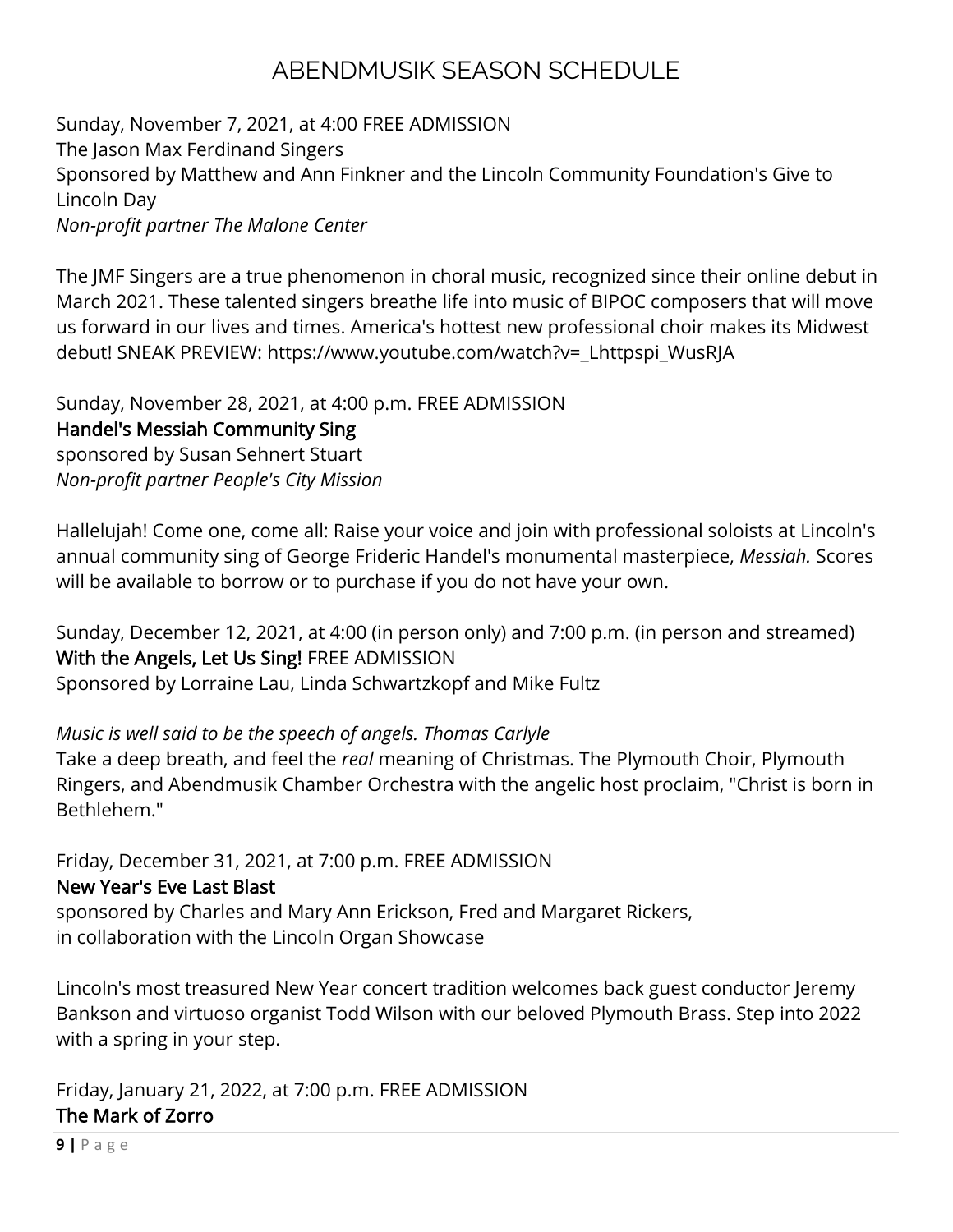sponsored by Rob McMaster and Maureen Ose and the Ruth Marie Amen Performing Arts Fund, in collaboration with the Lincoln Organ Showcase

Swash! Buckle! Boo! Hiss! Children of all ages welcome. Audience interaction will be rewarded. Following the success of last season's *Phantom of the Opera,* Abendmusik's own Tom Trenney pulls out all the stops at the Lied Organ to accompany the non-stop action of the legendary Douglas Fairbanks in the action-packed 1920 silent film, *The Mark of Zorro.* Mask, cape, or mustache not required, but encouraged.

Monday, February 14, 2022, at 7:30 p.m. ONLINE ONLY An Abendmusik fundraiser: Tom Trenney and the Great American Songbook My Funny Valentine

Abendmusik invites you to be our valentine! Enjoy a relaxing evening at home, or invite family or friends over for a catered meal delivered to your door, and join Tom Trenney and friends for after-dinner entertainment from the Great American Songbook. Candles optional, roses and chocolate recommended. Online only! Purchase tickets for online streaming, home delivery of a gourmet valentine's meal, flowers, and treats. [www.abendmusik.org](https://r20.rs6.net/tn.jsp?f=001njnW5SeWdURF3qFRjncXPeN4xVPBEXNBZP-LFIM1qeFqmNdcEfYYXfa8VZzQ5k6-pLQ6GxNpjIg-Vcewh2_zhe2sD5Qlp3Ns8oWf7_JEm2nbOT2MkNPcmTTCQcz7Ijbj9_BbYEESgA0TgyEz-qyz5swgouFN3sRDO_4TdWi9VDf-3vTCzg3rwQYbzrDHK4G5PWCVGHmczaUwyiDStqnfDg==&c=mt2PL8c765EMvCHvEC3cTOM4j-neEPia2iVMeMpX7wKeNVOIGNtwIA==&ch=FesH4U439ie9tXIJ3OPox6ukJ83hIBNRCJXNm9dVdI4lmSKEi3JgWg==) or call (402) 476-9933.

#### Monday, February 28, 2022, at 7:30 p.m. FREE ADMISSION

#### Youth Masterworks Festival at the Lied: Mozart's Requiem

sponsored by Dr. John Casey, Dr. Pamela Starr, and the Pearle Francis Finigan Foundation, in collaboration with Lincoln's Youth Symphony *Non-profit partner Cedars Youth Opportunity Center* 

Enthusiasm and budding talents will take your breath away. Tom Trenney will conduct hundreds of youth from Lincoln area high schools in singing Wolfgang Amadeus Mozart's dramatic, passionate *Requiem,* accompanied by the highly lauded Lincoln Youth Symphony and featuring professional soloists.

Friday, April 22, 2022, at 7:30 p.m. at the Lied Center (no live stream), for ticket information, visit [www.lincolnsymphony.com](https://r20.rs6.net/tn.jsp?f=001njnW5SeWdURF3qFRjncXPeN4xVPBEXNBZP-LFIM1qeFqmNdcEfYYXWFa0bJsSXQasd7RQOZfk4ZW8WDUa2K8Npv32_3UlGLpvucFe6ppzXwCqJNmysbJRXcexcfZQlHODOmvMgceBGYFepOM5TKVDRXVqlIMKbJ4PY-jPK_Np_18in_UnU1p0SUwYRQPGnFuRQl67IshyqSDAQxEP4K0Yg==&c=mt2PL8c765EMvCHvEC3cTOM4j-neEPia2iVMeMpX7wKeNVOIGNtwIA==&ch=FesH4U439ie9tXIJ3OPox6ukJ83hIBNRCJXNm9dVdI4lmSKEi3JgWg==) or call 402.476.2211.

#### Beethoven's Ninth Symphony and Jake Runestad's "A Silence Haunts Me" at the Lied: Abendmusik Chorus, Doane and Nebraska Wesleyan University Choirs with Lincoln's Symphony Orchestra

The Lincoln Symphony Orchestra is joined by the Abendmusik Chorus and Doane and Nebraska Wesleyan choirs at the Lied Center as they perform Beethoven's iconic Ode to Joy and the *world premiere* of the orchestration of Jake Runestad's gripping ode to Beethoven: "A Silence Haunts Me" with text based on Beethoven's Heiligenstadt Testament. This distinguished collaboration will fill the bill for lovers of classical AND contemporary music.